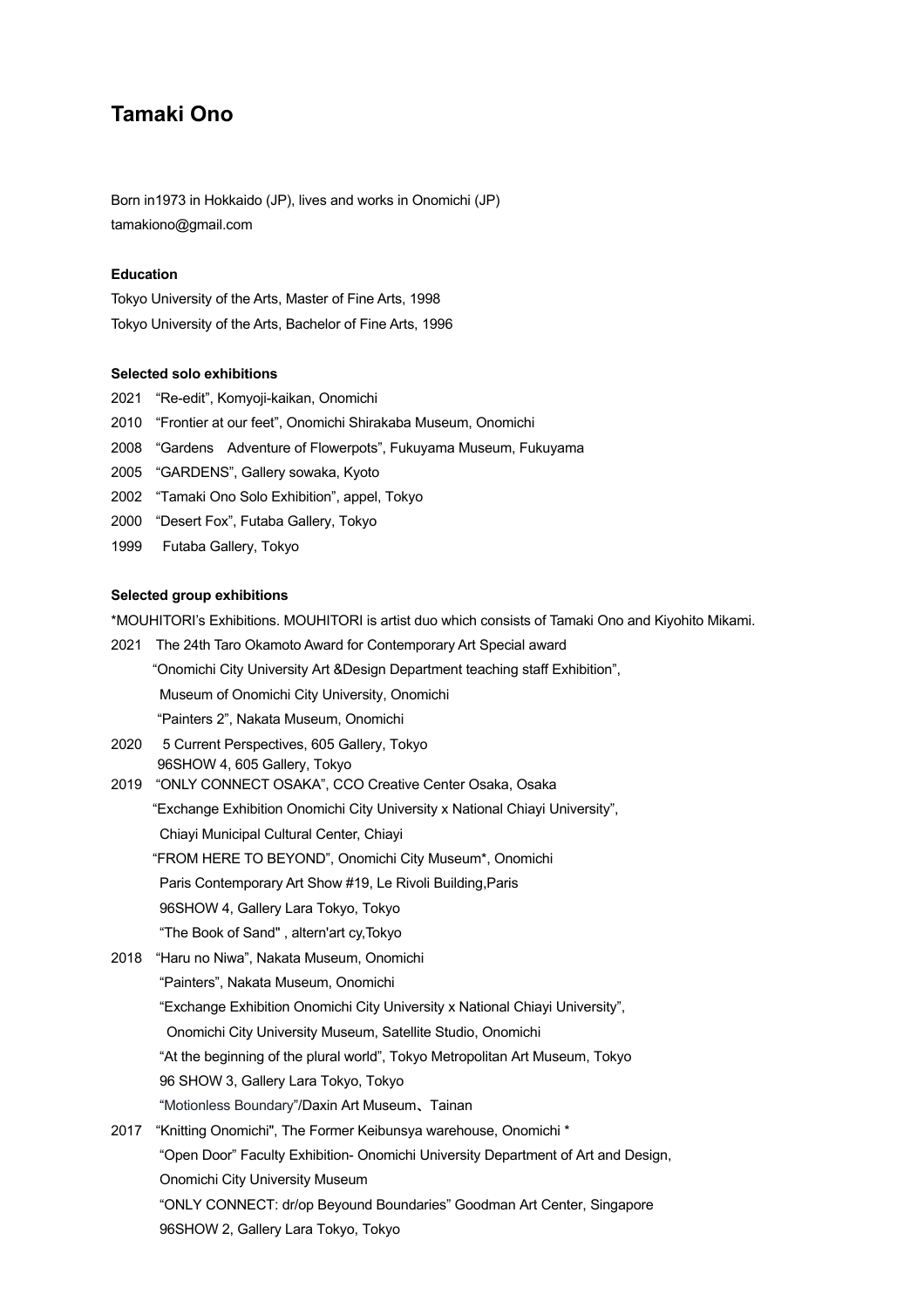"Floating Urban Slime/Sublime" Art Gallery Miyauchi, Hiroshima

- 2016 "Faculty Exhibition- Onomichi University Department of Art and Design", Art ai Kisa, Hiroshima "96SHOW", Gallery Lara Tokyo, Tokyo "ONLY CONNECT: dr/op", Komyoji-kaikan, Onomichi
- 2015 "Faculty Exhibition-Onomichi University Department of Art and Design", Art ai Kisa,Hiroshima "CHEMCRAFT - INTERNATIONAL EXHIBITION", Espacio Gallery, London\* "ONLY CONNECT: Dogs in a Room", Komyoji-kaikan, Onomichi\*
- 2014 "Tsunagarukeshiki", Omishima Museum, Imabari "Stand still of Painting", Nakata Museum\* "100 Ideas on Tomorrow's Island - What art can do for a better society", ART BASE MOMOSHIMA, Onomichi\*
- 2013 "Ni Jyu Rasen", ieIE, Osaka\* "A glacial erratic block in Utopia", Utopiana, Geneva\* "100 Ideas on Tomorrow's Island - What art can do for a better society", ART BASE MOMOSHIMA, Onomichi\*
- 2012 "Omomochi", Komyoji-kaikan, Onomichi "Uyama DNA", Abandoned barn, Higashihiroshima\* "UTOPIA - An Anonymous Place", ART BASE MOMOSHIMA,Onomichi\*
- 2011 "23 Suites", gallery Tsukiyo to Shonen, Osaka "Saka to michi", gallery Tsukiyo to Shonen, Osaka "AIR Onomichi 2011", Onomichi Yamate area apartments, a Vacant lot, Onomichi  $*$ "Faculty Exhibition- Onomichi University Department of Art and Design",Onomichi Shirakaba Museum,Onomichi
- 2010 "Faculty Exhibition- Onomichi University Department of Art and Design", Art ai Kisa,Hiroshima
- 2009 "Onomichi City University Art &Design Department teaching staff Exhibition", Museum of Onomichi City University,Onomichi "Wind-ow " AIR Park Gallery、Sangenya Apartment, Onomichi\*
- 2008 Hiroshima Art Document 2008, Former Bank of Japan Hiroshima Branch, Hiroshima \* "tina.b 2008-Prague International Contemporary Art Festival", Prague \* "Void "AIR Onomichi Report exhibition 2007-2008, Onomichi Shirakaba Museum, Onomichi\*
- 2007 "after the news", BankART1929,Yokohama AIR Onomichi 2007, Onomichi Yamate area apartments, a Vacant lot, Onomichi\*
- 2006 "At that time and now", Space Han, Onomichi  $*$ "Akitsu DNA", Former Akitsu Shinyokinko Bank, Higashihiroshima\*
- 2005 " ARTOM60" , Former Bank of Japan Hiroshima Branch, Hiroshima
- 2004 "Rich Life", Studio Dragon, Onomichi

" VOCA2004", The Ueno Royal Museum, Tokyo

- 2003 NICAF2003 Video Art Screening : Tokyo "your memorabilia", Tokyo International Forum,Tokyo "HIROSHIMA Art Document2003", Former Bank of Japan Hiroshima Branch, Hiroshima
- 2002 "HIROSHIMA Urban×Art", Former Bank of Japan Hiroshima Branch, Hiroshima
- 2001 "Tabitan", Tokyo University of the Arts Exhibit Space, Tokyo
- 1999 "OPEN STUDIO in Toride", artist's house, Ibaraki
- 1998 "To the New Century Painting –" , Muramatsu Gallery, Tokyo

## **Artist in Residence**

- 2020 UCL Slade school of art, London
- 2018 airspace gallery, Stoke-on-Trent  $*$
- 2013 Utopiana, Geneva  $*$